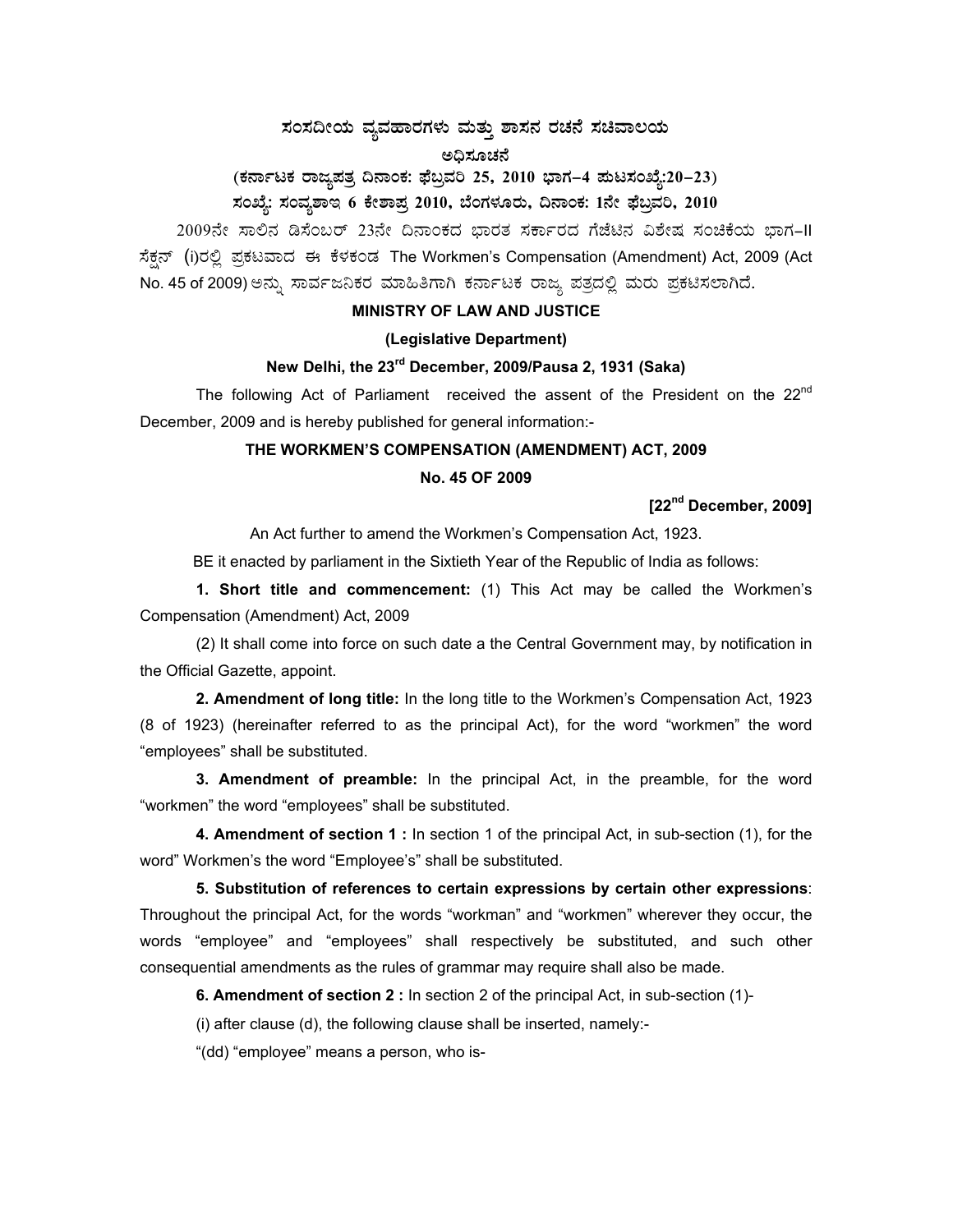(i) a railway servant as defined in clause (34) of section 2 of the Railways Act, 1989,(24 of 1989) not permanently employed in any administrative district or sub-divisional office of a railway and not employed in any such capacity as is specified in Schedule II; or

(ii) (a) a master, seaman or other member of the crew of a ship,

(b) a captain or other member of the crew of an aircraft,

 (c) a person recruited as driver, helper, mechanic cleaner or in any other capacity in connection with a motor vehicle,

(d) a person recruited for work abroad by a company,

 and who is employed outside India in any such capacity as is specified in Schedule II and the ship, aircraft or motor vehicle, or company, as the case may be, is registered in India; or

 (iii) employed in any such capacity as is specified in Schedule II, whether the contract of employment was made before or after the passing of this Act and whether such contract is expressed or implied oral or in writing; but does not include any person working in the capacity of a member of the Armed Forces of the Union; and any reference to any employee who has been injured shall, where the employee is dead, include a reference to his dependants or any of them;

(ii) clause (n) shall be omitted.

**7. Amendment of section 4 :** In section 4 of the principal Act,

(a) in sub-section (1)-

 (i) in clause (a), for the words "eighty thousand rupees" the words "one lakh and twenty thousand rupees" shall be substituted;

 (ii) in clause (b), for the words "ninety thousand rupees", the words "one lakh and forty thousand rupees" shall be substituted;

(iii) after clause (b), the following proviso shall be inserted, namely:-

 "Provided that the Central Government may, by notification in the Official Gazette, from time to time enhance the amount of compensation mentioned in clauses (a) and (b)",

(iv) after clause (b), Explanation II shall be omitted;

(b) after sub-section (1A), the following sub-section shall be inserted, namely:-

 "(IB) The Central Government may, by notification in the Official Gazette, specify, for the purposes of sub-section (1) such monthly wages in relation to an employee as it may consider necessary''"

(c) after sub-section (2), the following sub-section shall be inserted, namely:-

 "(2A) The employee shall be reimbursed the actual medical expenditure incurred by him for treatment of injuries caused during the course of employment",

 $(d)$  in sub-section  $(4)$ ,-

 (A) for the words "two thousand and five hundred rupees", the words "not less than thousand rupees" shall be substituted;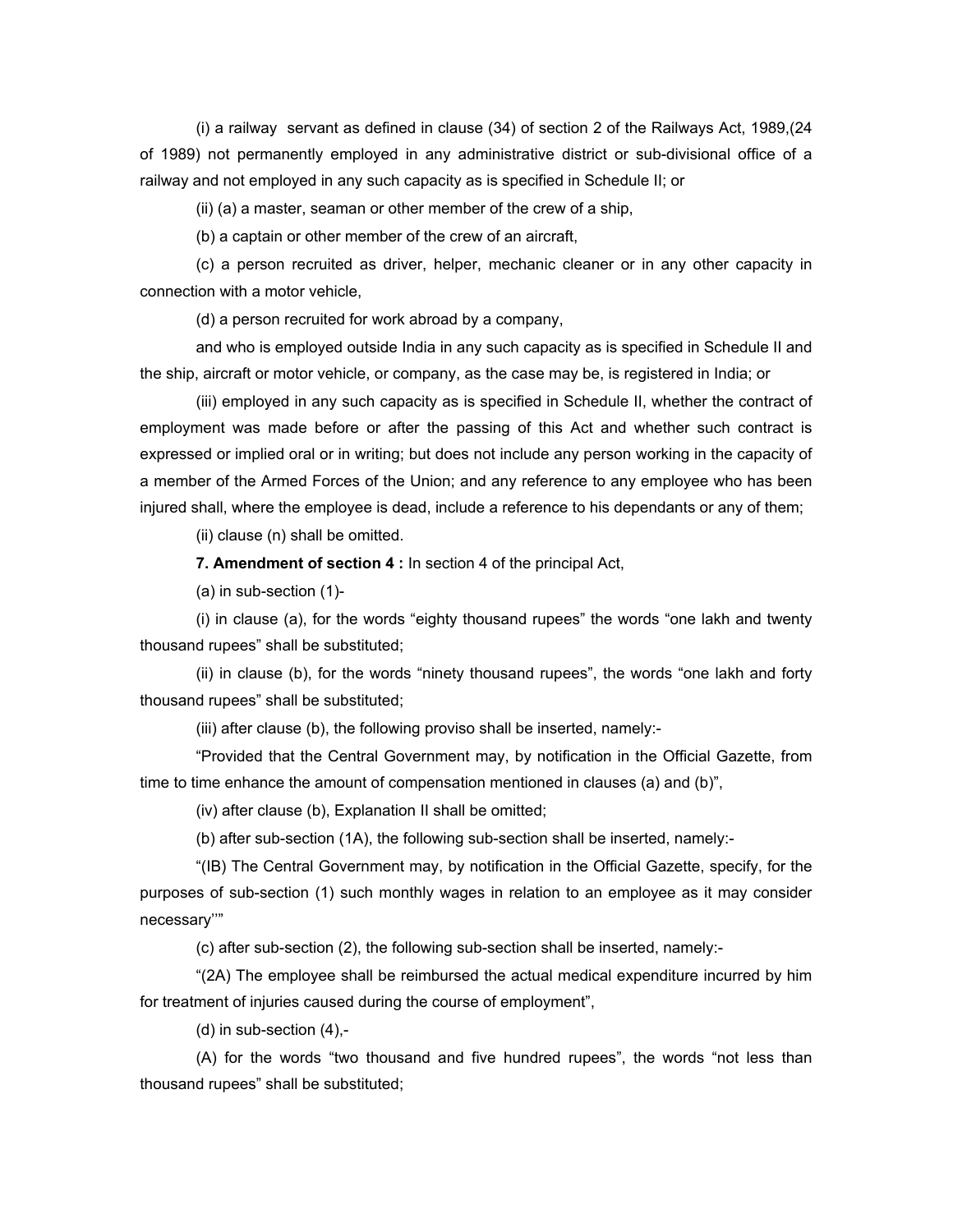(B) the following proviso shall be inserted, namely:-

 "Provided that the Central Government may, by notification in the Official Gazette, from time to time, enhance the amount specified in this sub-section",

**8. Amendment of section 20:** In section 20 of the principal Act, in sub-section (1), after the words "appoint any person" the words "who is or has been a member of a State Judicial Service for a period of not less than five years or is or has been for not less than five years an advocate or a pleader or is or has been a Gazette Officer for not less than five years having educational qualifications and experience in personnel management, human resource development and industrial relations" shall be inserted.

**9. Insertion of new section 25A:** After section 25 of the principal Act, the following section shall be inserted, namely:-

**"25A. Time limit for disposal of cases relating to compensation :** The Commissioner shall dispose of the matter relating to compensation under this Act within a period of three months from the date of reference and intimate the decision in respect thereof within the said period to the employee",

**10. Amendment of Schedule II :** In Schedule II to the principal Act-

(i) for the word, figures, brackets and letter "section 2  $(1)$  (n)" wherever they occur, the word, figures, brackets and letters "section 2 (1) (dd)" shall be substituted;

 (ii) in item (i), for the words "employed, otherwise than in a clerical capacity or on a railway", the words "employed in railways" shall be substituted;

(iii) in item (ii), the words "otherwise than in a clerical capacity" shall be omitted;

 (iv) in item (iii), the words "wherein or within the precincts whereof twenty or more persons are so employed" shall be omitted;

(v) in item(v), the words "other than clerical work" shall be omitted;

(vi) in item(vi)-

(a) clause (b) shall be omitted;

(b) in clause (c), the words, brackets and letter "or sub-clause (b)" shall be omitted;

(vii) in item (x), the words "otherwise than in a clerical capacity" shall be omitted;

(viii) in item (xiv), the words "otherwise than in a clerical capacity" shall be omitted;

 (ix) in item (xvi), the words "in which on any one day of the preceding twelve months more than twenty-five persons have been employed" shall be omitted;

(x) for item (xviii), the following item shall be substituted, namely:-

 "(xviii) employed on any estate which is maintained for the purpose of growing cardamom, cinchona, coffee, rubber or tea; or",

(xi) in item (xix), the words "otherwise than in a clerical capacity" shall be omitted;

(xii) in item (xxvi)-